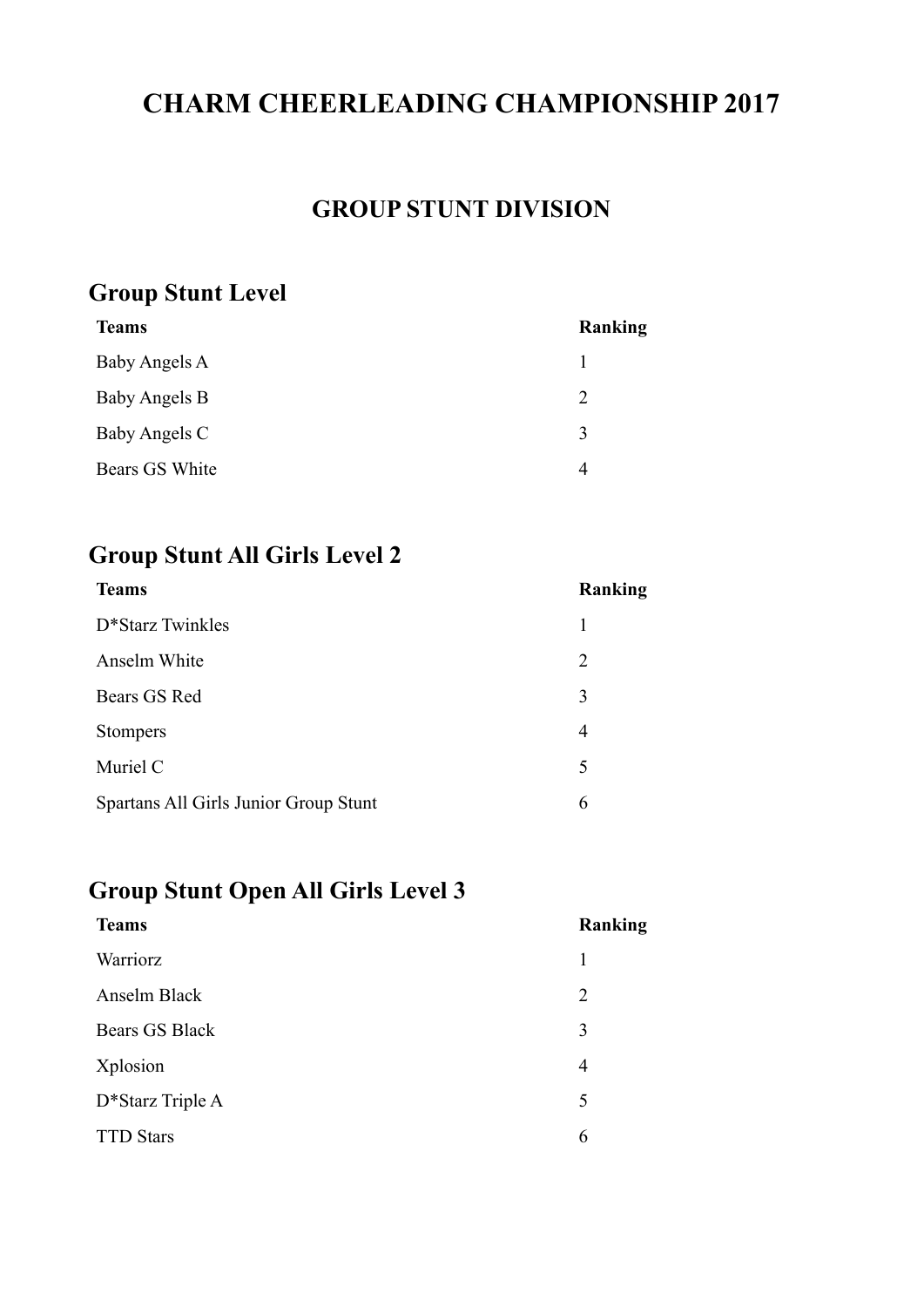# **Group Stunt Coed Level 3**

| <b>Teams</b>                | Ranking                     |
|-----------------------------|-----------------------------|
| Petties                     |                             |
| <b>Aerial Group Stunt</b>   | $\mathcal{D}_{\mathcal{A}}$ |
| S.U.C Coed Group Stunt Blue | 3                           |
| Peanut Butter Jelly         |                             |

# **Group Stunt Open All Girls Level 4**

| <b>Teams</b>            | Ranking        |
|-------------------------|----------------|
| D*Starz Kairos          | 1              |
| Muriel A                | 2              |
| Dynamitez               | 3              |
| Muriel B                | $\overline{4}$ |
| <b>Stompers</b>         | 5              |
| Anselm Red              | 6              |
| S.U.C AGGS Blue         | 7              |
| S.U.C AGGS Orange       | 8              |
| <b>S.U.C AGGS Black</b> | 9              |

# **Group Stunt Open Coed Level 4**

| <b>Teams</b>                  | <b>Ranking</b> |
|-------------------------------|----------------|
| CA Awesome Blaze              | 1              |
| Team Kepong                   | 2              |
| The Rebels                    | 3              |
| S.U.C Team Fei                | 4              |
| S.U.C Coed Group Stunt Orange | 5              |
| SG Beast - Team C             | 6              |
| <b>SGS Coedd</b>              | 7              |
| Xtreme 1.0                    | 8              |
|                               |                |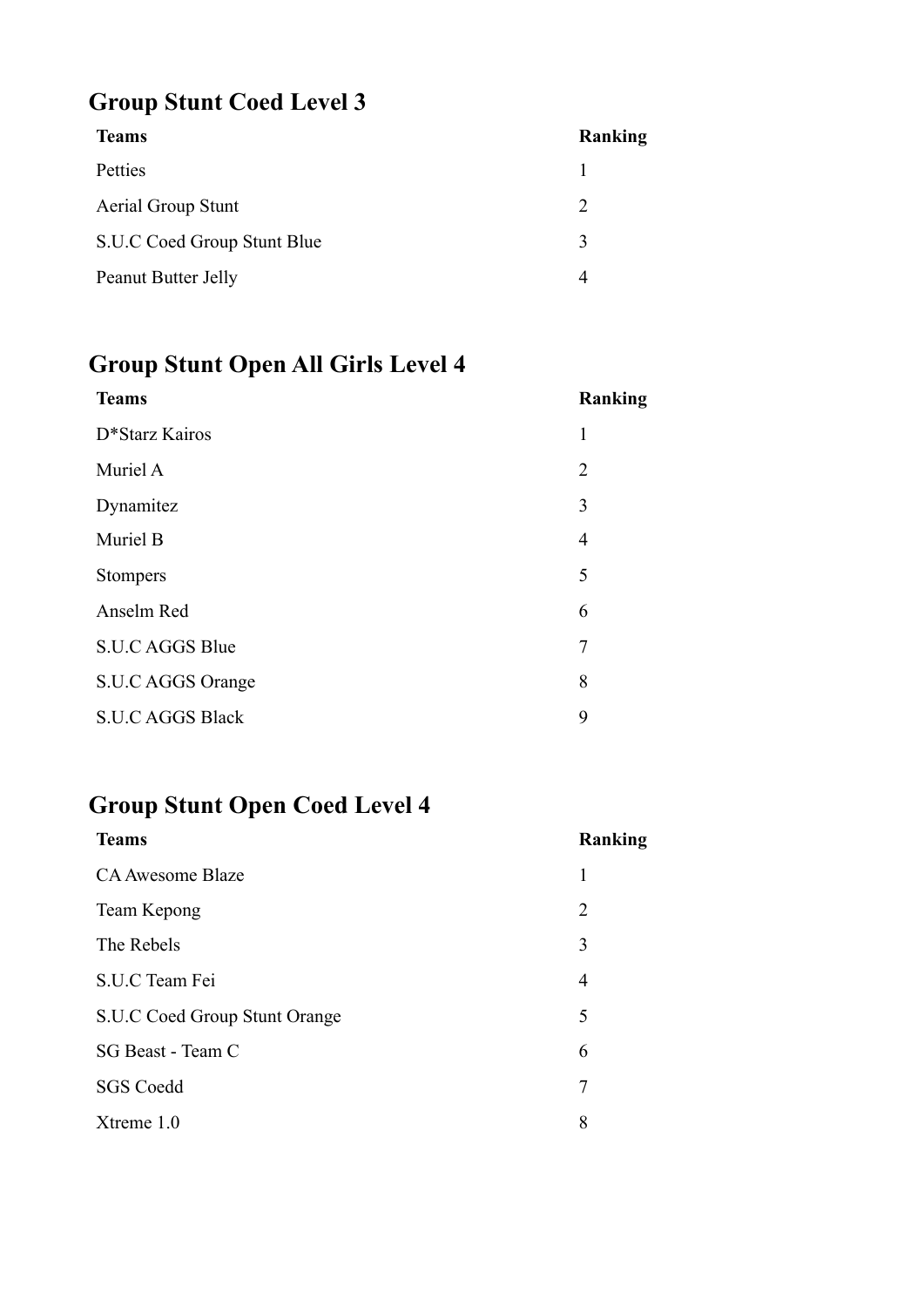# **Group Stunt Open Coed Elite**

| <b>Teams</b>                  | Ranking        |
|-------------------------------|----------------|
| <b>CA Awesome Last Minute</b> | 1              |
| Triumph                       | $\overline{2}$ |
| SG Beast - Team A             | 3              |
| Team DBKL                     | 4              |
| <b>Infinity Sunway</b>        | 5              |
| CA Awesome Ohana              | 6              |
| <b>Team Dream</b>             | 7              |
| SG Beast - Team B             | 8              |
|                               |                |

# **Group Stunt Open All Girls Premier**

| <b>Teams</b> | Ranking |
|--------------|---------|
| Heromitez    |         |
| Phinio       |         |

# **Group Stunt Open Coed Premier**

| <b>Teams</b>                  | Ranking           |
|-------------------------------|-------------------|
| <b>Cheer Aces Group Stunt</b> |                   |
| Mei Ny Premier                |                   |
| Oreo                          | $\mathbf{\Omega}$ |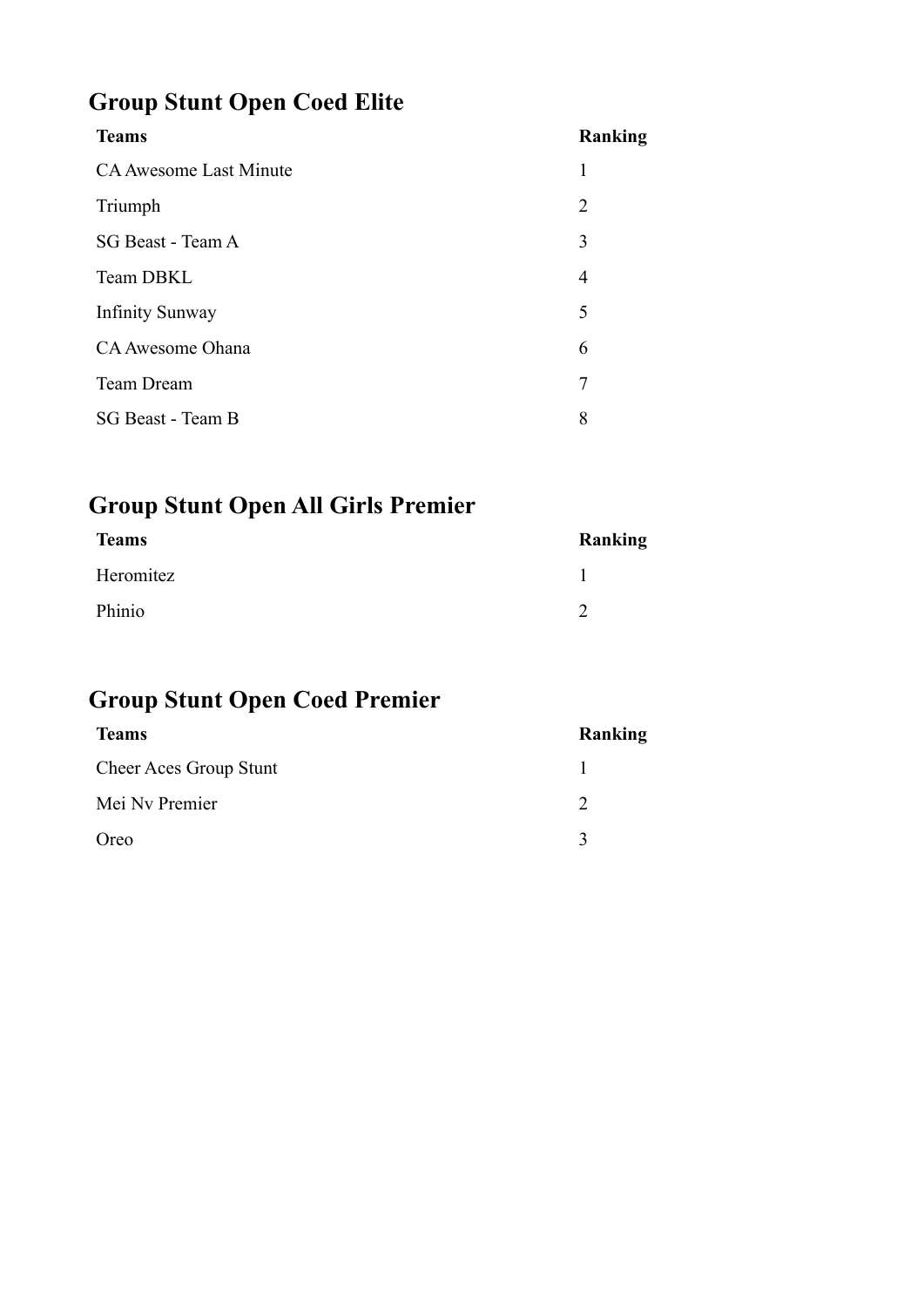# **PARTNER STUNT DIVISION**

# **Partner Stunt Level 4**

| <b>Teams</b>           | Ranking        |
|------------------------|----------------|
| Zhi Ling & Teoh        | 1              |
| N.E.BII                | $\overline{2}$ |
| Dream                  | 3              |
| Shamito & Shuo Zhe     | $\overline{4}$ |
| Hui Yin & Shiun Jia    | 5              |
| Jun Xion & Myra        | 6              |
| Puzzle Illuminati      | $\overline{7}$ |
| Team Onz               | 8              |
| The Rebels C           | 9              |
| Cheer Aces - Kia & Ken | 10             |
| Chia Poh               | 11             |

# **Partner Stunt Level 5**

| <b>Teams</b>               | Ranking        |
|----------------------------|----------------|
| Tern & Emmy                | 1              |
| <b>Team Namaste</b>        | $\overline{2}$ |
| The Rebels A               | 3              |
| The Rebels B               | $\overline{4}$ |
| <b>Legacy Sweet Potato</b> | 5              |
| NUS Alpha Verve            | 6              |
| Team Leggo                 | 7              |
| Cheer Aces - Ruben & Edeen | 8              |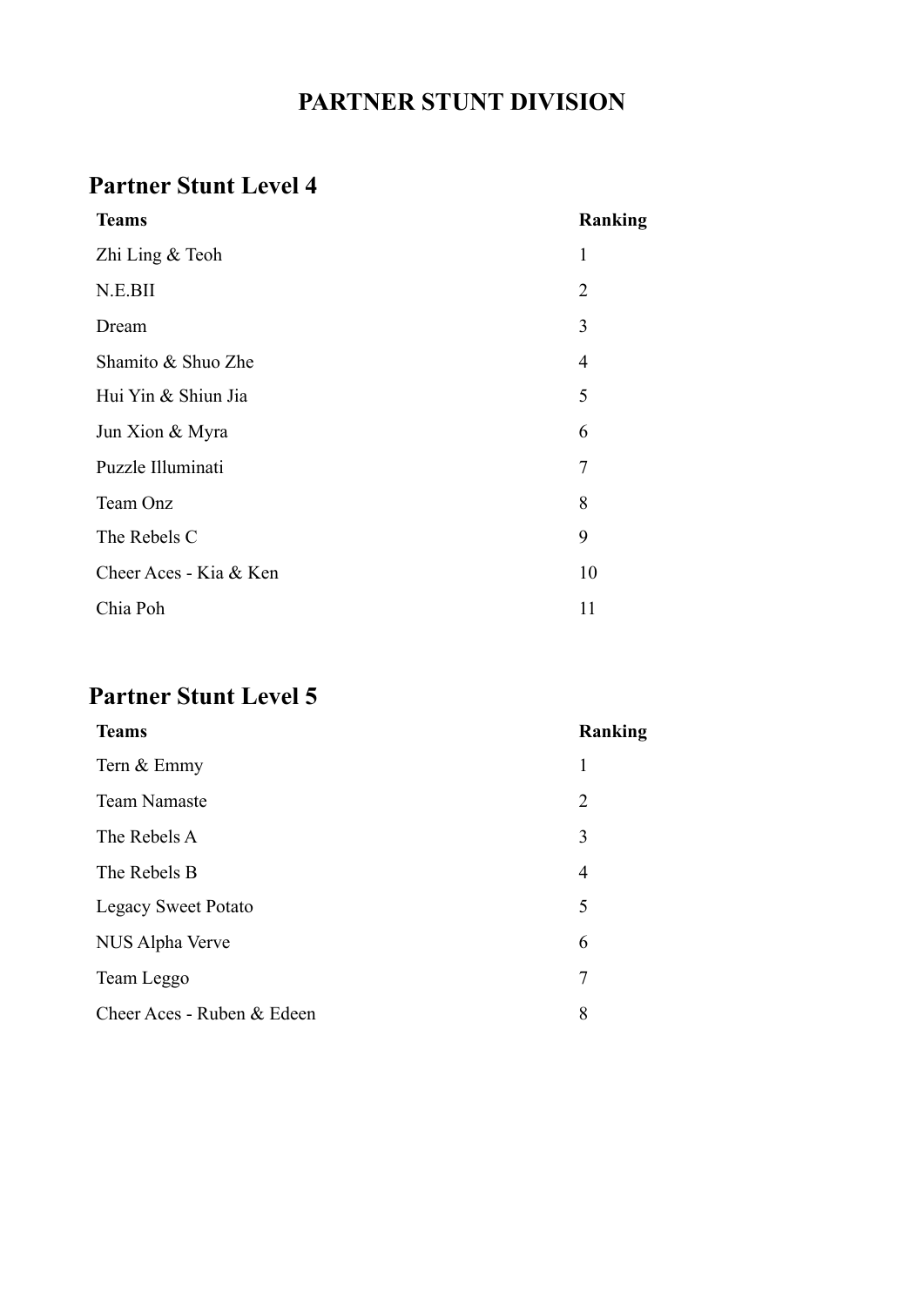# **Partner Stunt Level 6**

| <b>Teams</b>            | Ranking |
|-------------------------|---------|
| Cheer Aces - Chill Aces |         |
| Puzzle BZF              |         |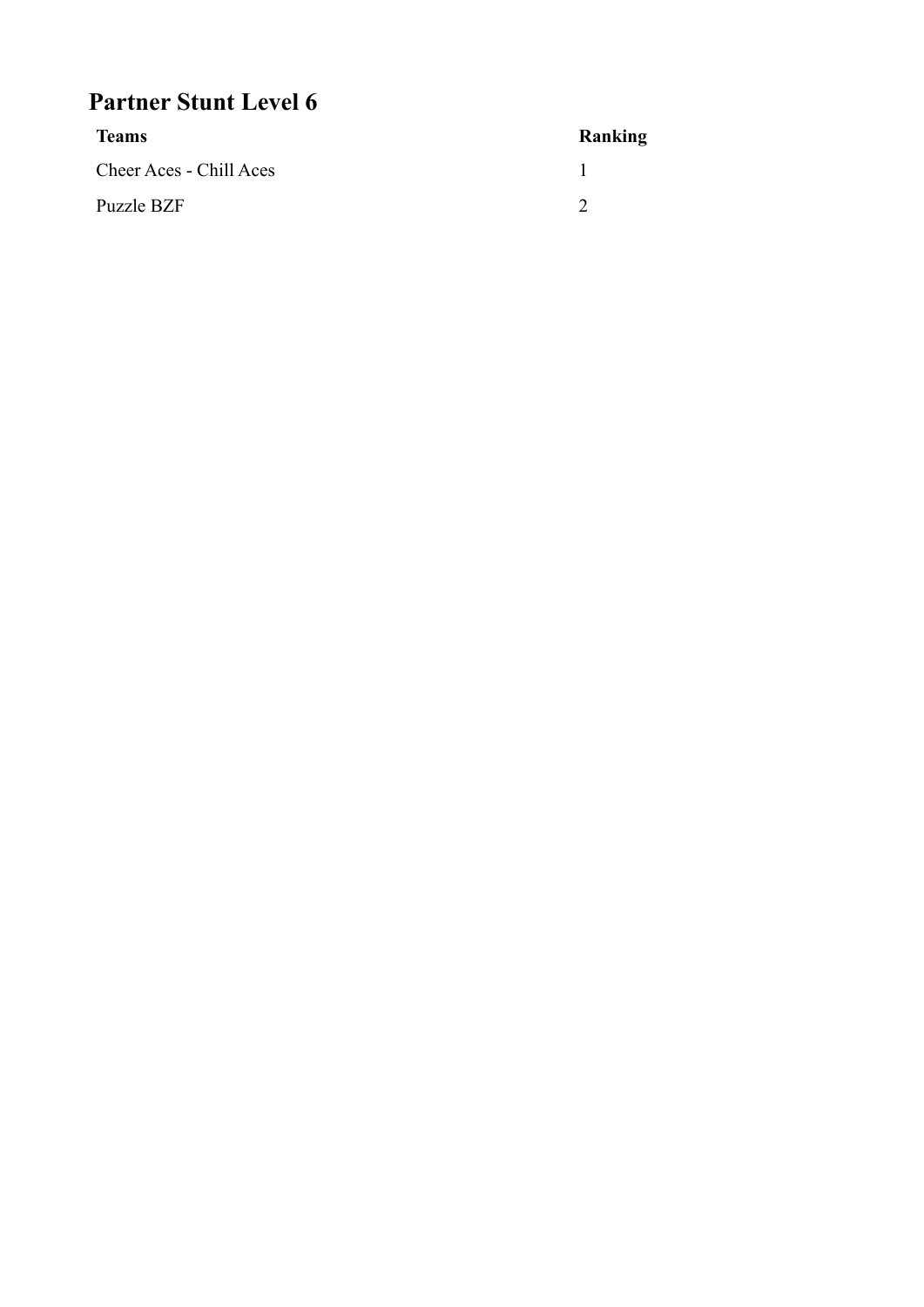#### **TEAM CHEER SCHOOL DIVISION**

## **Team Cheer Primary School Level 1**

| <b>Teams</b>      | <b>Ranking</b> |
|-------------------|----------------|
| Little LYNX       | 1              |
| <b>STAREX</b>     | 2              |
| <b>Baby Bears</b> | 3              |
| Venus             | $\overline{4}$ |
| Matrix            | 5              |
|                   |                |

#### **Team Cheer Primary School Level 2**

| <b>Teams</b> | Ranking |
|--------------|---------|
| Lady LYNX    |         |
| Angels       | າ       |
| Phoenix      | 2       |
|              |         |

## **Team Cheer Primary School Level 2**

| <b>Teams</b> | Ranking      |
|--------------|--------------|
| Lady LYNX    |              |
| Angels       | 2            |
| Phoenix      | $\mathbf{R}$ |
|              |              |

#### **Team Cheer High School All Girls Level 2**

| <b>Teams</b>              | Ranking |
|---------------------------|---------|
| Zodiac All Girls          |         |
| Spartans All Girls Junior |         |
| Xavier Junior             |         |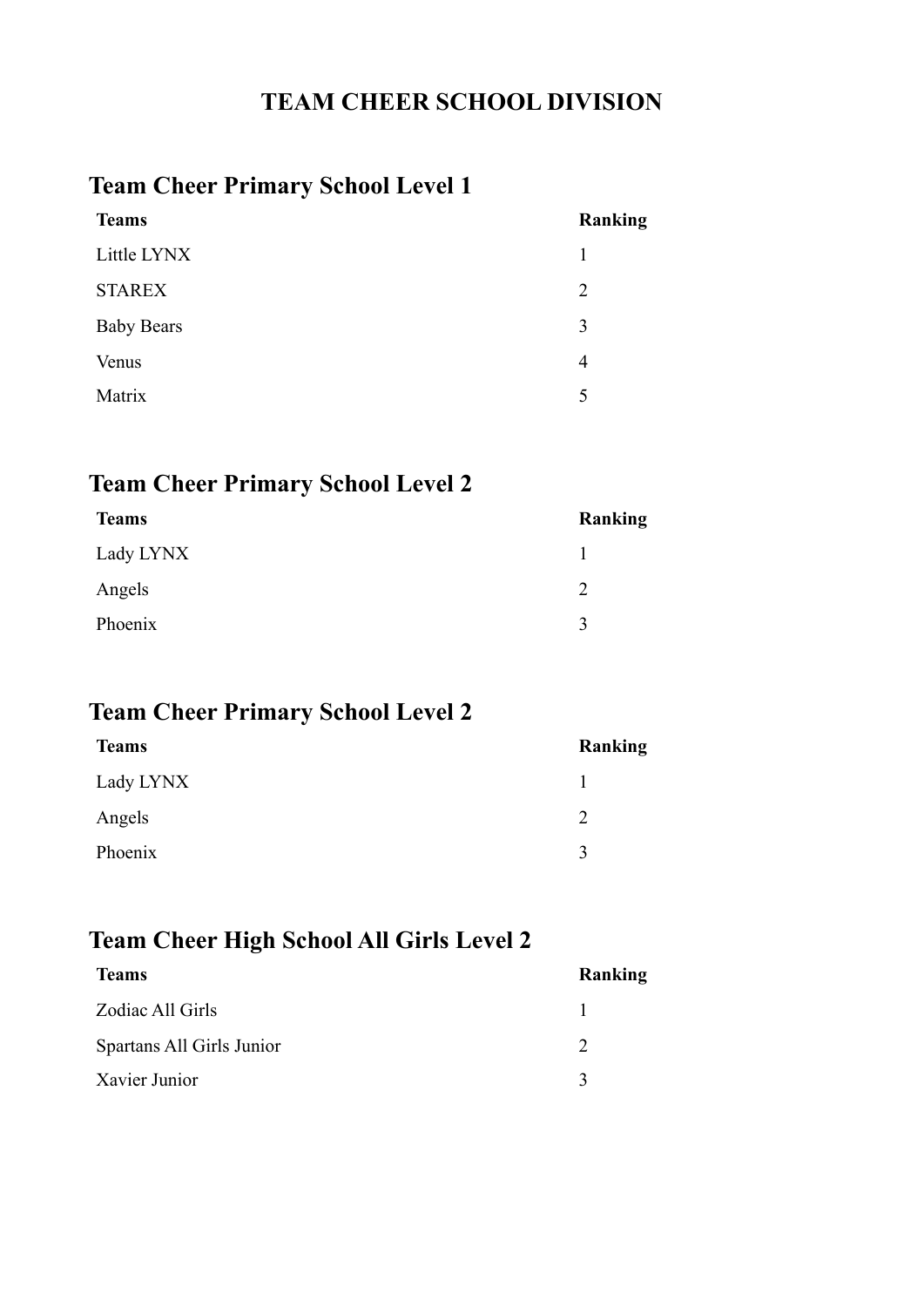## **Team Cheer High School Coed Level 2 (Exhibition)**

| <b>Teams</b> | <b>Ranking</b> |
|--------------|----------------|
| Royals       |                |

## **Team Cheer High School All Girls Level 3**

| <b>Teams</b>   | Ranking |
|----------------|---------|
| Anselm         |         |
| Muriel         | 2       |
| Calyx Junior   | 3       |
| Xavier Seniors |         |
|                |         |

## **Team Cheer High School Coed Level 3**

| <b>Teams</b>      | Ranking     |
|-------------------|-------------|
| <b>Zelts Coed</b> |             |
| Storm Coed        | C           |
| <b>STORMZ</b>     | $\mathbf 3$ |

## **Team Cheer High School All Girls Level 4**

| <b>Teams</b>      | Ranking      |
|-------------------|--------------|
| Cyrens            |              |
| Calyx All Girls   |              |
| Vulcanz All Girls | $\mathbf{R}$ |

#### **Team Cheer High School Coed Level 4**

| <b>Teams</b> | Ranking |
|--------------|---------|
| Xtreme Coed  |         |
| Calyx Coed   |         |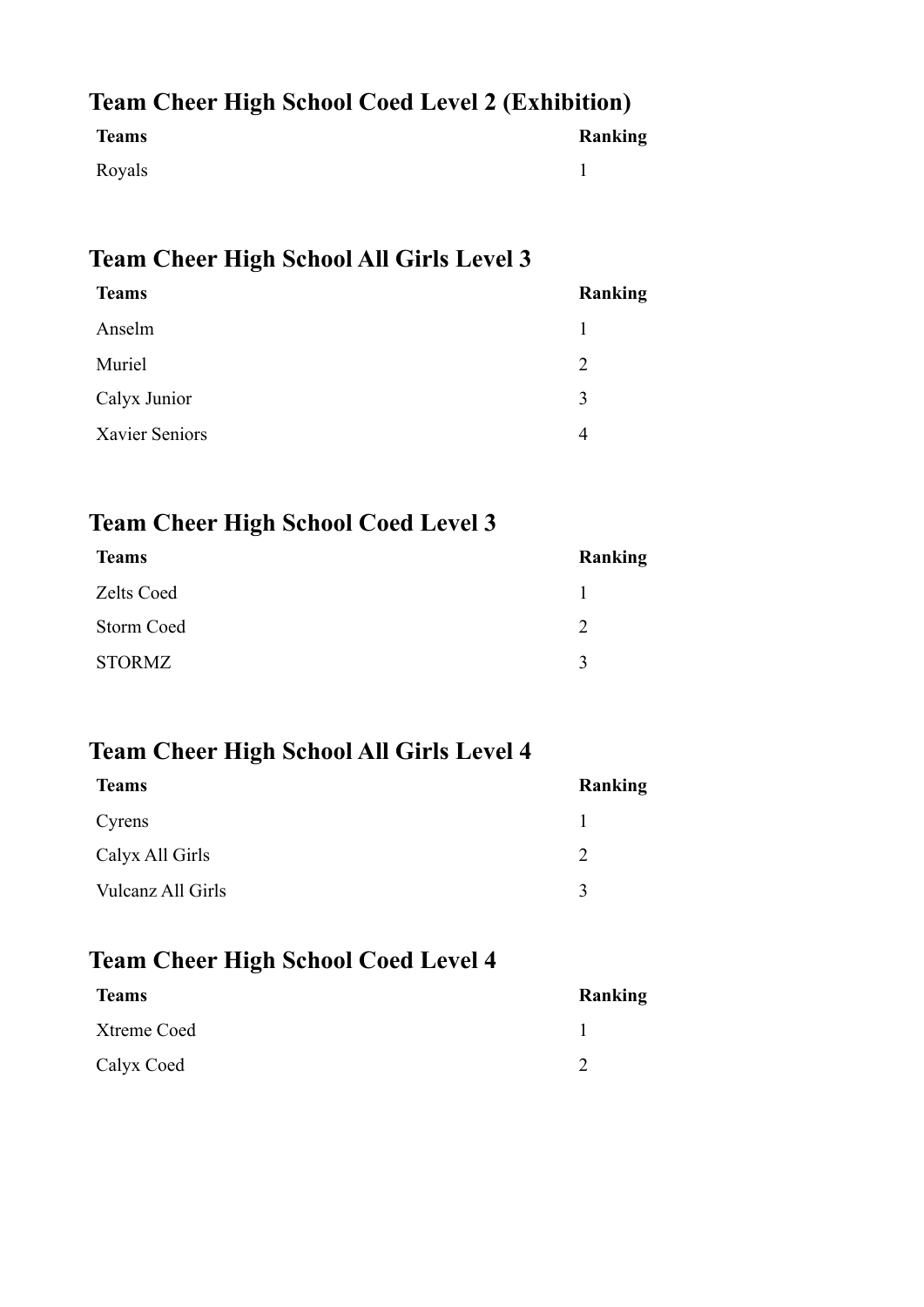# **Team Cheer University Level 4**

| <b>Teams</b>     | Ranking     |
|------------------|-------------|
| Legacy All Stars |             |
| S.U.C Junior     |             |
| Acrux            | $\mathbf 3$ |

# **Team Cheer University Level 5**

| <b>Teams</b> | Ranking |
|--------------|---------|
| S.U.C Senior |         |
| Puzzle       |         |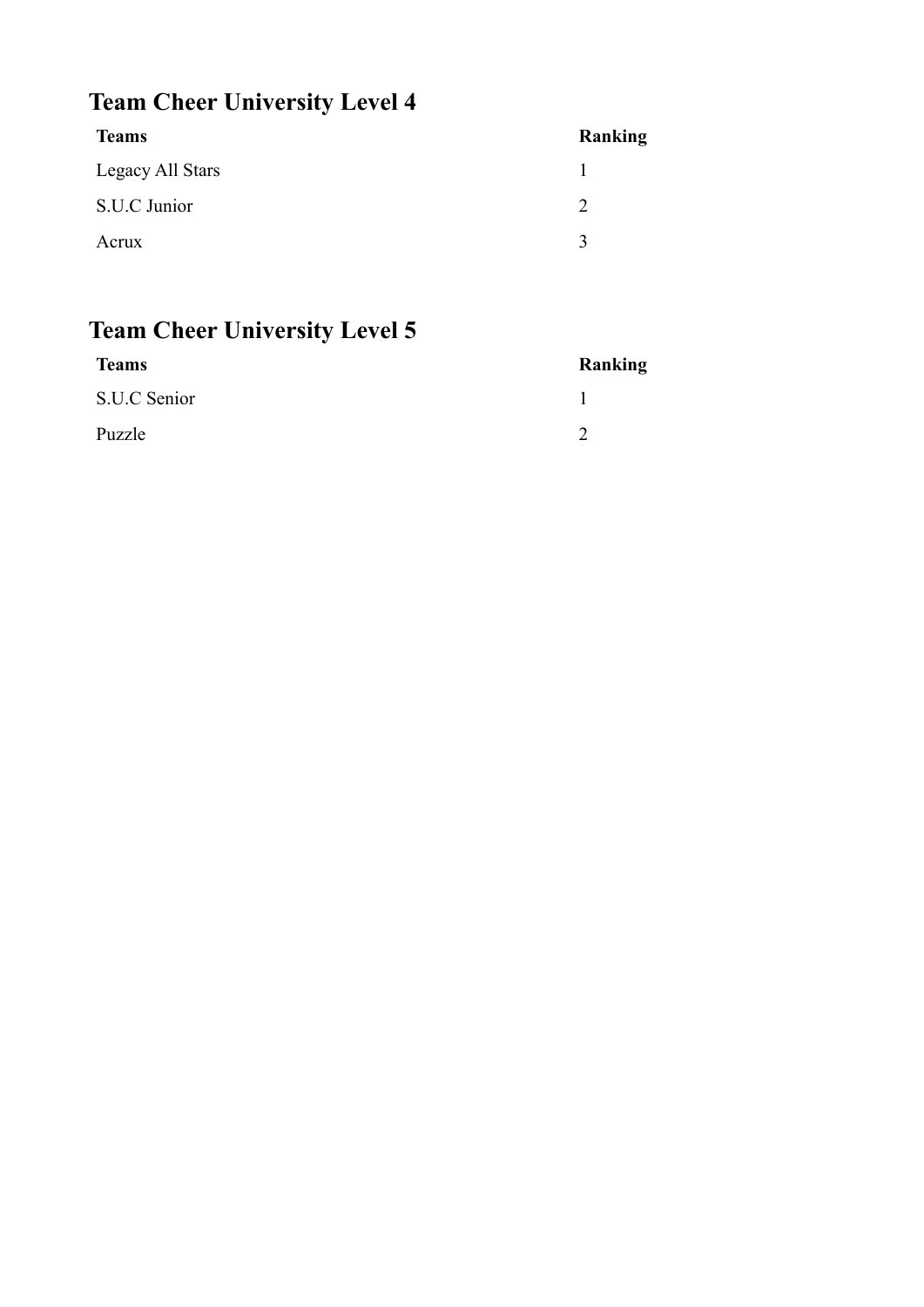## **TEAM CHEER OPEN DIVISION**

# **Team Cheer Open Level 1**

| <b>Teams</b>  | <b>Ranking</b> |
|---------------|----------------|
| Little LYNX   |                |
| Bears White   | $\mathcal{L}$  |
| <b>STAREX</b> | 3              |
| Khebeng       | 4              |
|               |                |

## **Team Cheer Open Level 2**

| <b>Teams</b> | Ranking |
|--------------|---------|
| Bears Red    |         |
| Lady LYNX    |         |

# **Team Cheer Open All Girls Level 3**

| <b>Teams</b>              | Ranking        |
|---------------------------|----------------|
| Ravyens                   | 1              |
| Muriel                    | $\overline{2}$ |
| Xtreme All Girls          | 3              |
| Spartans All Girls Senior | 4              |
| Blitzerz                  | 5              |
| <b>Stompers</b>           | 6              |

## **Team Cheer Open Coed Level 3 (Exhibition)**

| <b>Teams</b> | Ranking |
|--------------|---------|
| Storm Coed   |         |